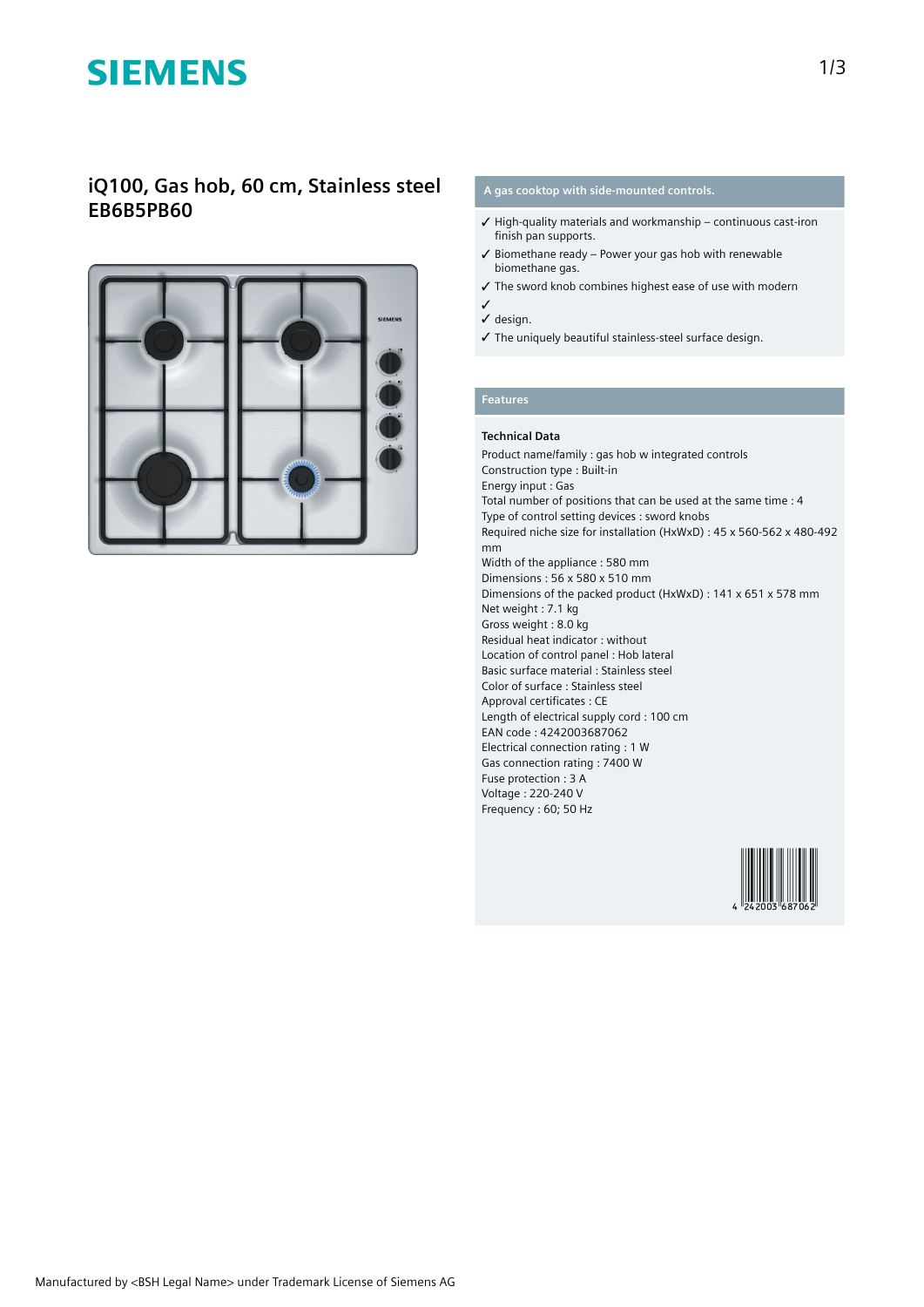# **SIEMENS**

## **iQ100, Gas hob, 60 cm, Stainless steel EB6B5PB60**

### **Features**

#### **Design**

- Stainless steel surface
- cast iron finish pan supports with rubber feet

#### **Usage convenience**

- Design co-ordinated control dials: access knobs on the side with strong grip for effortless turning.
- Ignition via control dials: just push and turn the dials to ignite the flame.

#### **Burners and power**

- 4 burner gas hob including:
- Left front: High-speed burner up to 3 KW (depending on gas type)
- Left rear: Standard burner up to 1.7 KW (depending on gas type)
- Right rear: Standard burner up to 1.7 KW (depending on gas type)
- Right front: Economy burner up to 1 KW (depending on gas type)

#### **Safety**

● Flame failure safety device: prevents unwanted gas flow when flame goes out.

#### **Installation (gas types & measurements)**

- Usable for: Nat gas L/LL G25/20mbar(DE)
- NG H/E 20mbar, E+ 20/25mbar Natural gas H 25 mbar (HU) Natural gas L 25 mbar (NL) Liquid gas G30,31 28-30/37mbar Liquid gas G30 37 mbar (PL) Liquid gas 50 mbar
- Factory set for connection to mains gas
- Nozzle set for LPG jets (28-30/37mbar) included. Nozzles for all other gas types can be ordered via the customer service. For nozzle change, please contact the customer service.
- Dimensions of the product (HxWxD mm): 56 x 580 x 510
- Required niche size for installation (HxWxD mm) : 45 x 560 x (480 - 492)
- Min. worktop thickness: 30 mm
- Power cord: 1 m
- Connected load: 7.4 KW